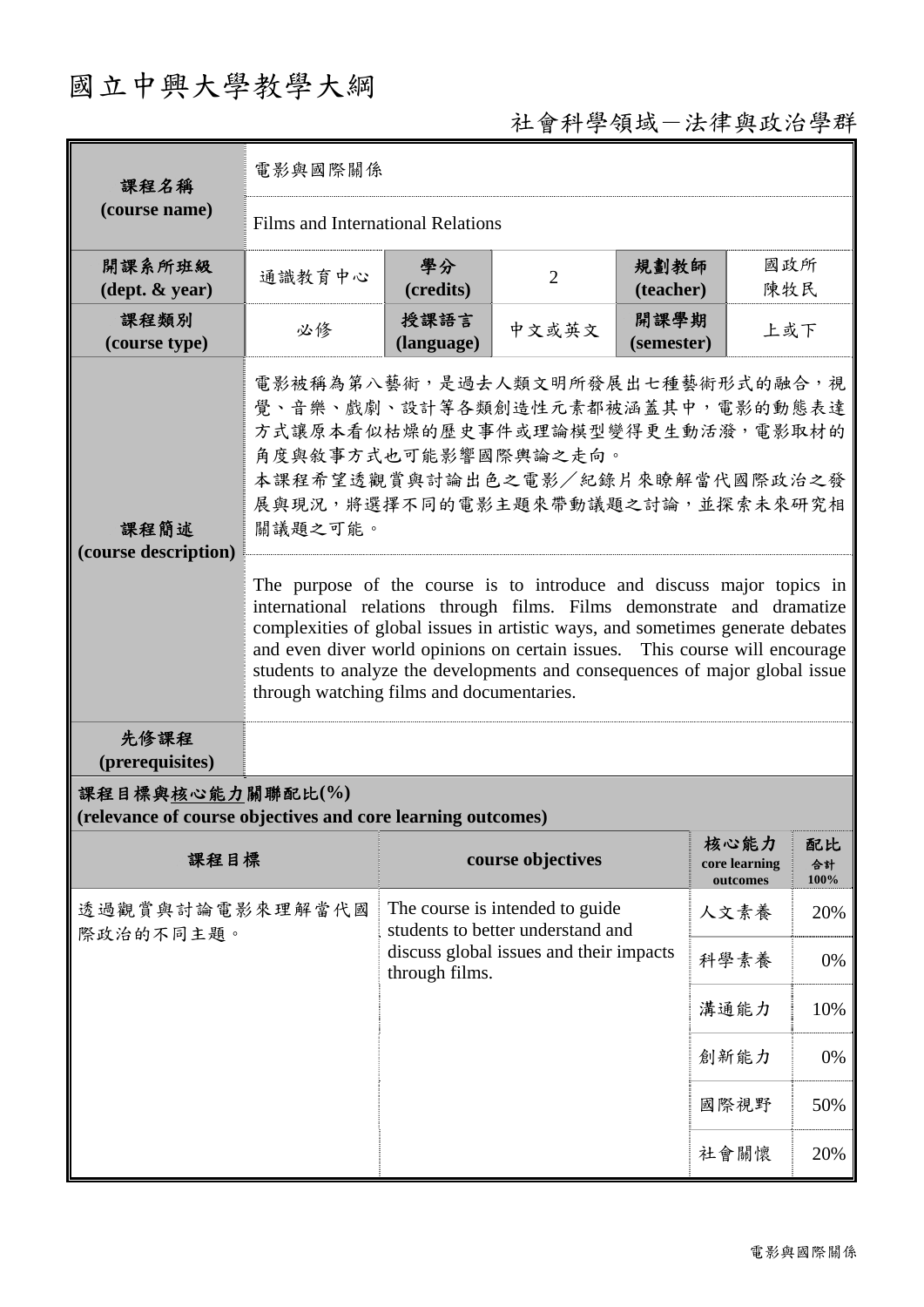| 課程目標之教學方法與評量方法<br>(teaching and assessment methods for course objectives)                                                                                                                                                                                                                                                 |                                                                                                                                                                                           |                                                                                  |  |  |  |  |
|---------------------------------------------------------------------------------------------------------------------------------------------------------------------------------------------------------------------------------------------------------------------------------------------------------------------------|-------------------------------------------------------------------------------------------------------------------------------------------------------------------------------------------|----------------------------------------------------------------------------------|--|--|--|--|
|                                                                                                                                                                                                                                                                                                                           | 教學方法 (teaching methods)                                                                                                                                                                   | 學習評量方式 (evaluation)                                                              |  |  |  |  |
| 講授、討論、報告                                                                                                                                                                                                                                                                                                                  |                                                                                                                                                                                           | 出勤 Presence 20%<br>小組討論 Group Discussion 40%<br>個人報告 Individual Presentation 40% |  |  |  |  |
|                                                                                                                                                                                                                                                                                                                           | 授課內容(單元名稱與內容、習作 / 考試進度、備註)<br>(course content and homework / tests schedule)                                                                                                              |                                                                                  |  |  |  |  |
| 課程介紹: 電影的力量 Introduction: Power of Films<br>1.<br>部份片段 Selected segments: 波特金戰艦 The Battleship Potemkin; 意志的勝利 Triumph of the<br>Will; 搶救雷恩大兵 Saving Private Ryan<br>參考資料 Reference: Mark Sachleben and Kevan Yenerall, Seeing the Big Picture: American<br>and International Politics in Film and Popular Culture (2012) |                                                                                                                                                                                           |                                                                                  |  |  |  |  |
| 2.                                                                                                                                                                                                                                                                                                                        | 電影與國際關係概觀 International Relations in films: An Overview<br>参考資料 Reference: Stefan Engert and Alexander Spencer, "International Relations at Movies"<br><i>Perspectives</i> , 17(1) (2009) |                                                                                  |  |  |  |  |
| 3.                                                                                                                                                                                                                                                                                                                        | 歷史、政治與冷戰 History, Politics and Cold War<br>電影 Movie: 戰爭迷霧 The Fog of War<br>參考資料 Reference: Andrew Heywood, Chapter 2                                                                     |                                                                                  |  |  |  |  |
| 4.                                                                                                                                                                                                                                                                                                                        | 中東問題與反恐戰爭 The Middle East and War on Terror<br>電影 Movie: 關鍵指令 Green Zone<br>參考資料 Reference: Andrew Heywood, Chapter 9                                                                     |                                                                                  |  |  |  |  |
| 5.                                                                                                                                                                                                                                                                                                                        | 全球化下的金融 Finance under Globalization<br>電影 Movie: 大到不能倒 Too Big to Fail<br>參考資料 Reference: Andrew Heywood, Chapter 4                                                                       |                                                                                  |  |  |  |  |
| 6.                                                                                                                                                                                                                                                                                                                        | 經濟不平等與貧窮問題 Inequality and Poverty<br>電影 Movie: 時代啓示錄 Even the Rain<br>參考資料 Reference: Andrew Heywood, Chapter 15                                                                          |                                                                                  |  |  |  |  |
| 7.                                                                                                                                                                                                                                                                                                                        | 核武使用及擴散 Use and Proliferation of Nuclear Weapons<br>電影 Movie: 奇愛博士 Dr. Strangelove<br>參考資料 Reference: Andrew Heywood, Chapter 15                                                          |                                                                                  |  |  |  |  |
| 8.                                                                                                                                                                                                                                                                                                                        | 種族衝突 Ethnic Conflicts<br>電影 Movie: 三不管地帶 No Man's Land<br>參考資料 Reference: Andrew Heywood, Chapter 8                                                                                       |                                                                                  |  |  |  |  |
| 9.                                                                                                                                                                                                                                                                                                                        | 全球環境 Environmental Problems<br>電影 Movie: 不願面對的真相 A global warning = An inconvenient truth<br>參考資料 Reference: Andrew Heywood, Chapter 16                                                   |                                                                                  |  |  |  |  |